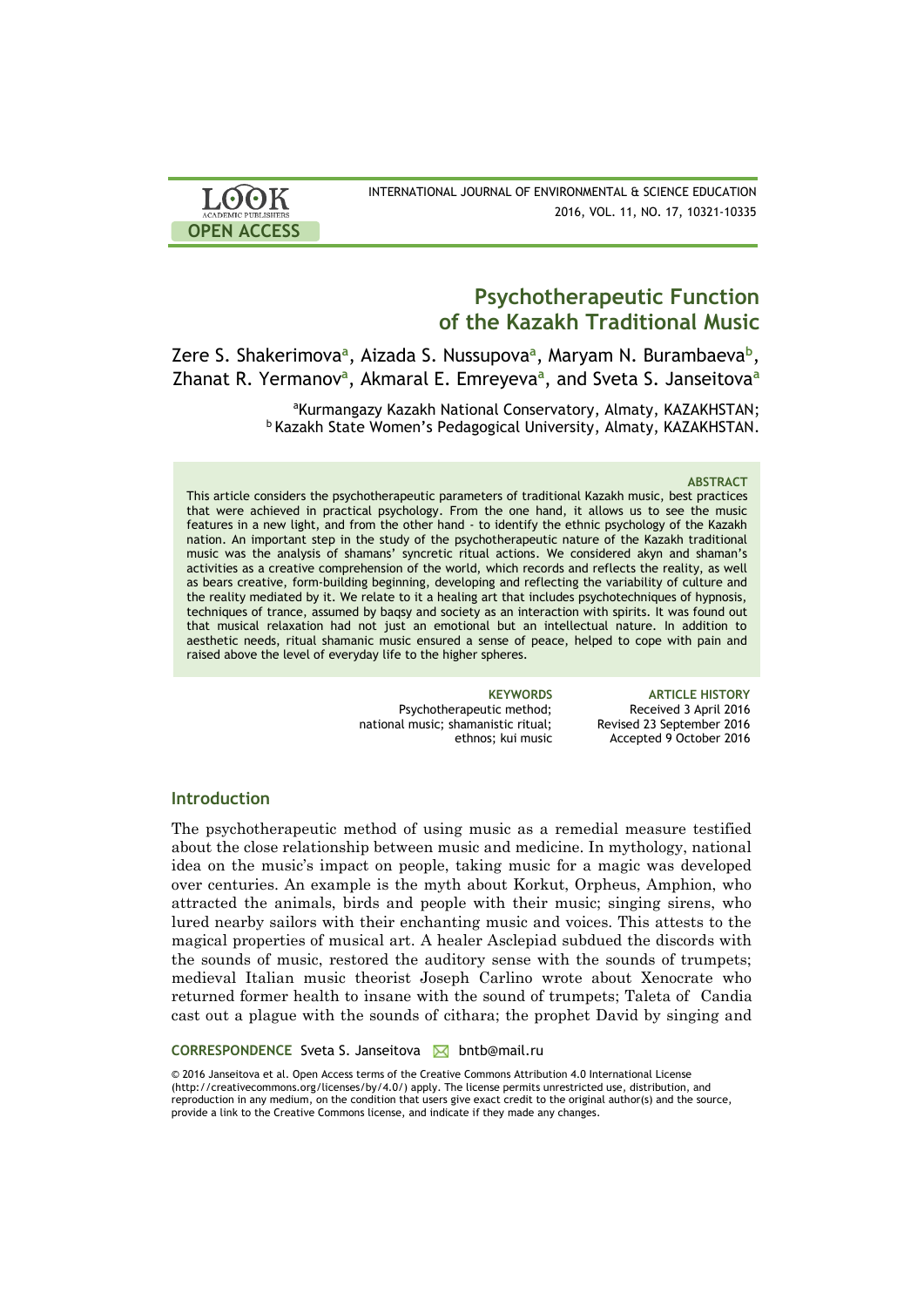playing the cithara cured the biblical king Saul from bouts of severe depression; Pythagorean Damon with his singing drew the young men, who lived wantonly, to a frugal and honest life; Achilles soothed his anger and rage singing and playing the lyre; Avicenna treated mentally ill people with the music; Hippocrates cured insomnia and epilepsy with music; and music helped Eskulap to heal emotional disorders.

The legendary musician Korkut, who lived at the turn of VIII – IX centuries on the banks of the Syr Darya river, in the capital of the Oghuz, Zhankent, was the creator of ancient kuis. His name is found in the chronicles of early middle ages of many Turkic nations (Toropova et al., 2016). Korkut wrote music based on certain melodies and rhythms that healed, as well as «purified» human actions and passions, restoring the harmony of the soul.

We find information about the psychotherapeutic functions of music in the works of ancient thinkers like Pythagoras, Plato (1971), Aristotle (1976) and Plutarch. According to Pythagoras, the art of music influenced the human psyche, promoting health: «There are certain melodies created against the passions of the soul, against discouragement, and internal ulcers. Others, in turn, influence on irritation, anger, on all mental changes» (Iamblichus). It was Pythagoras who first set forth the tradition of comparing social life with musical fret and musical instrument. The philosopher Iamblichus, in his treatise «*On the Pythagorean way of life*» tells about «education through music, certain melodies and rhythms that heals human temper and passions, and restores the harmony of the mental abilities» (Iamblichus).

According to Al-Farabi, certain tunes cure the anguish, heartache and nervous disorders. The author believed that meaningful enjoyment of music can develop intellectual ability, «a piece of music can express a spiritual and physical virtue», rhythm and harmony have «some kinship with the movements of the soul» (Al-Farabi, 1993). The ancient Chinese believed that music relieves all ailments, the treatment of which is beyond the doctors' power.

Plato (1971) claimed that the music contributing to formation of personality, development of logical abilities, creative thinking, should become the basis for the state system of education (Plato, 1971). This suggests that in antiquity people were aware of the necessity for correction of the human psyche.

Aristotle (1976) noted the ability of music to influence the emotional status of the listeners associated with the imitation to a particular nature. In the treatise «Poetics», the scientist, telling about the nature of musical catharsis, focuses on the affect that influences the psyche of some individuals, when the influence differs only in the degree of its intensity: «Only music can reflect mental processes and using this reflection it can bring catharsis» (Aristotel, 1992). For L.S. Vygotsky (1992), catharsis meant aesthetic reaction, through which a person is freed from the unpleasant and painful affects. «A state after catharsis is proportional to the power of tormenting affect: the more painful was the affect, the brighter its detente due to catharsis». Shamanistic music, kuis, aitys are particularly rich with catartic impact; listening to them one experiences emotional reactions that help relieve the stress, anxiety, irritability, affective states.

Plato wrote: "Musical innovation is full of danger to the state, for when modes of music change, the laws of the State always change with them" (Plato, 1971). Medieval Muslim scientific thought continued the study and classification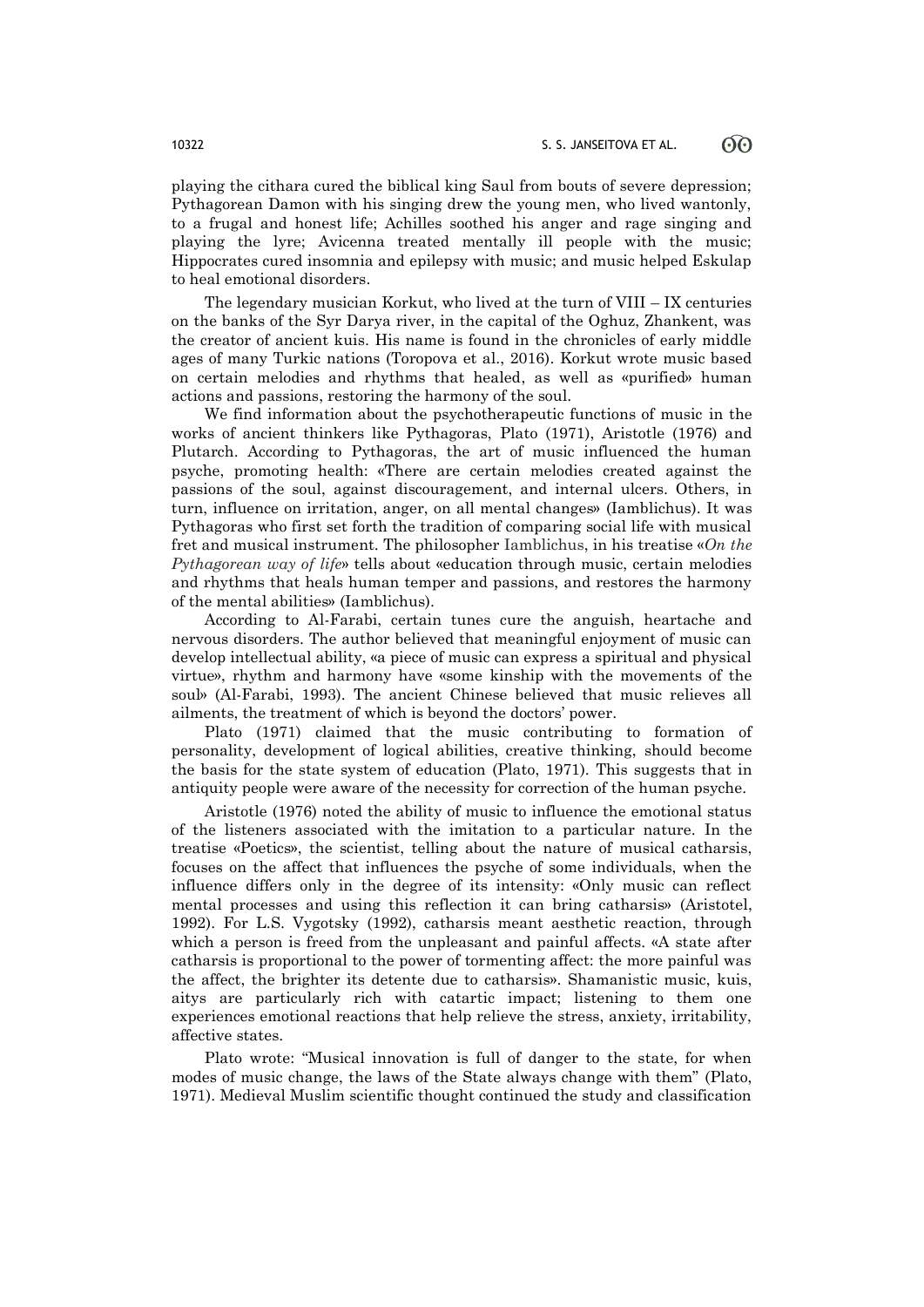of ratios of frets and psychological states, music and the world (Al Farabi, 1972). Pythagoras linked musical harmony with the harmony of the world, giving a mathematical basis for musical intervalics, which is based upon a mathematical range, organizing world order (Losev, 2000). As we see, ancient philosophers, who developed musical studies, brought to the forefront the peculiarities of its influence on the mental condition of the person. Music for them was a means of balancing the internal mental and external physical aspects of life. Their ideas later formed the basis of modern music therapy. The term «music therapy» means «healing music» in Greco-Latin language. There are four aspects of therapeutic effect of musical therapy: emotional activation during verbal psychotherapy; development of interpersonal skills (communicative functions and abilities); a regulating effect on psycho-vegetative processes; increasing aesthetic needs. We define music therapy as: systematic use of music to treat physiological and psychosocial aspects of life of the ethnos; a means of rehabilitation in stress; the means of prevention, increasing the reserve capacity of the organism; a means of optimizing the creative forces; one of the newest psychological techniques, which is designed to ensure effective functioning of the person in society, his harmonisation.

Music was used during complex operations. According to the surgeon B. Petrovsky's, influenced by music, the organism started working more harmoniously. I. Tarkhanov, as a follower of B. Petrovsky, considering the healing effect of music, established a pattern: joyful melodies slow the pulse, fast melodies speed the pulse up. The psychologist and musician V. Petrushin (2012), resting upon famous ancient methods and modern scientific achievements, developed an original concept of musical and rational psychotherapy, substantiated theoretical principles, developed exercises, tasks for psychological correction of personality by means of music, the psychological formula for overcoming stressful situations.

Rushel B. (2014) system is based on the ancient experience of using healing effect of sound by Indian, Nepal and Sri Lanka healers, its influence on hormonal and biochemical changes. He is the author of books on traditional systems of healing, a unique method of music therapy, founder of the catalog of therapeutic musical works of different genres and styles, stimulating, soothing therapeutic action.

American researchers Hills, М. Argyle (2001) revealed that people singing in the choir experience an emotional state similar to believers' feelings calling the music a recognized form of treating mental ailments. The scientists Scherer and Oshinsky played 188 types of sound with a synthesizer and experimentally identified what emotions they evoked in the persons under test. Joyful sounds were found to be the sounds of high tone, pure sound, weak, ascending modulations and crisp rhythms. Minor mode was revealed to be sad, major mode – on the contrary, full of fun and joy. Psychiatrist S. Grof (2013) which legalized the connection of music therapy with psychology and psychiatry, writes about the influence of music as a psycho-physiological influence. Psychotherapist Gordon Shaw explains the influence of music on health by impact of sound vibration that causes the resonation of human organism cells. Swiss society of music therapists found that the bell sounds, containing resonance ultrasonic radiation kills typhoid bacilli, pathogens of jaundice and flu viruses in a few seconds; under certain types of music protoplasm of plant cells accelerate their movement, etc.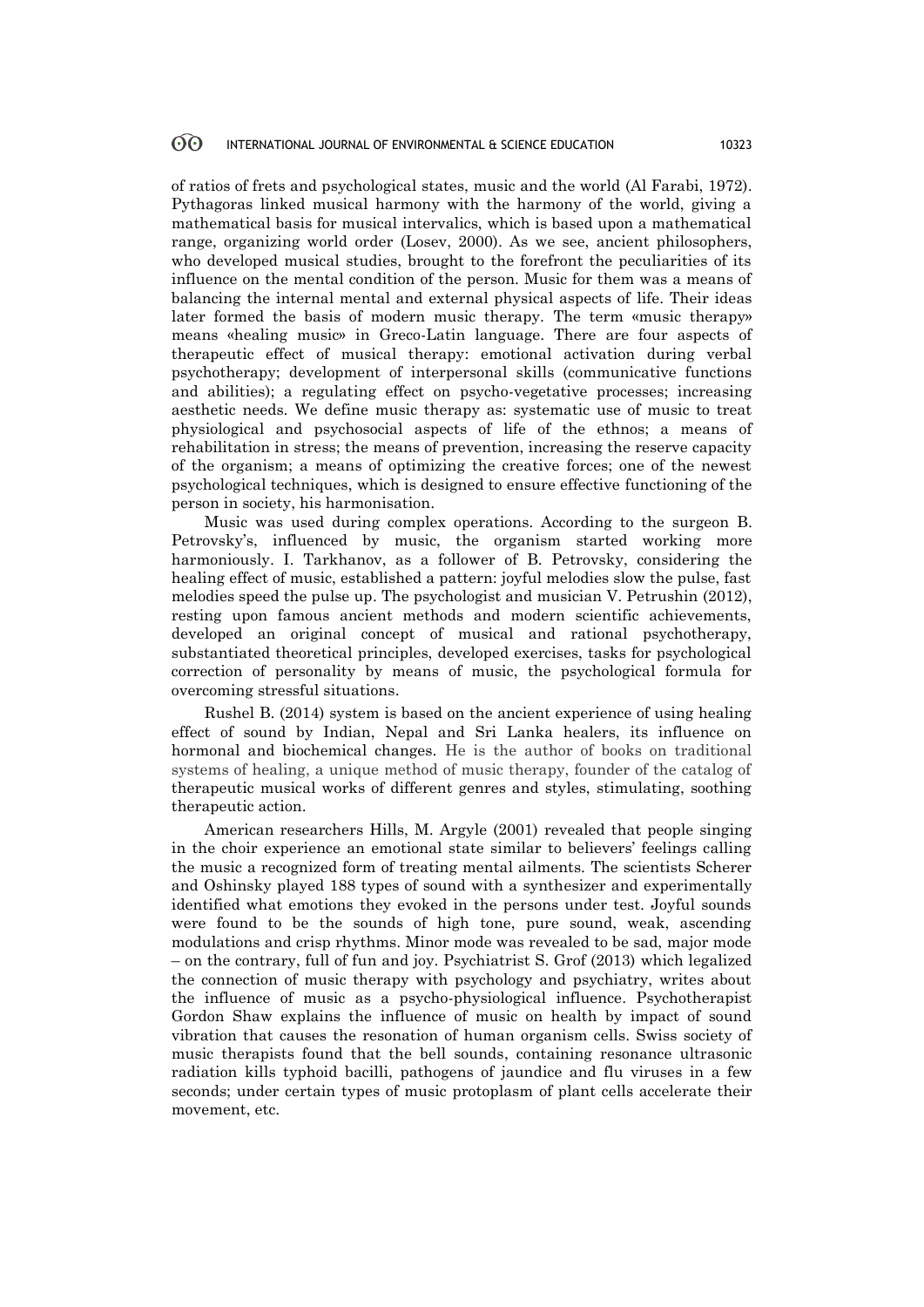China, Korea, Japan, USA issue musical albums with quite unexpected titles: «Digestion», «Insomnia», «Migraine», «Liver», «Lungs», «Heart», «Concert for the kidney with orchestra»; they «take» these musical works as pills or medicinal herbs to improve their health. In India, a special center for training the physicians and musical therapists compiled musical pieces to treat hypertensive disease and some mental diseases that traditional medicine is powerless to treat.

According to A. Kircher (1673), the impact of music on the human body is explained as a physiological process. The author wrote about various connections between the temperament of the patient and his preference for certain type of music. St. Petersburg biologist S.Shnoll, who gave a speech at Tbilisi «Symposium on the Unconscious» on the musical «body organ scores», adhered to this position. Е. Kurth believed that music psychology should study music as a phenomenon of «hearing» consciousness, highlighting the need to study spiritual activity caused by the music (Solanki, 2013).

Simplified sound fabric, minimalism of means, a kind of «pointlessness», quiet climax, silent pauses factor into the highest degree of sublimity and diversion from real life. At such moments, the music is closer to its original essence, being the «echo», «the tremble of reverberation», seemingly low-key means can have a strong emotional impact and be filled with the boundless expressiveness». There are musical cultures in the world, which in their position regarding the matter of sound led the other way. The strength, power and density of sound, as the characteristics of the material world, were insignificant for them. These cultures contented with the most «simple» (in comparison with the European organ, clavesin, piano) instruments, «transparent» (in comparison with European polyphony and homophony) monodic constitutions, «pale» forms of two-voice texture (polyphonists' texture was complicated up to 32 voices), «light» (compared to European choirs and orchestras) solo sounds. This is the culture of Central Asian nomads. The symbol of their relation in sound matter are quiet and velvety sounds of Kazakh dombra and Kyrgyz komuz, delicate sounds of the Turkmen dutar, the strings of which emitted such an ethereal sound, that it seemed it was born and sounded in the listener's heart. These cultures loved not only «light», «immaterial» sounds, but also created forms of music development, which represent the clearest example of «dematerialization of the world and man» and «grasping pure essences».

The sound of Kazakh kobyz and dombra and the instruments, created in conditions of a nomadic way of life and adapted to these conditions, are distinguished by chamberness and softness, designed for a small acoustic space of the yurt. The sounds of dombra, bright when extracting, quickly fade and it needs continuous repetition to create the effect of lasting sound. These repetitions, linking kui sounds together, create an impression of a surprisingly light, clear sound matter, shimmering and trembling in the air. The listener feels that the sounding music is addressed to him personally, and it conveys his innermost feelings and experiences. The capability of kui music to attract attention and, in the language of psychology, «to join» is a special vertical overtone principle, underlying in the Kazakh traditional musical language. The proportional correlation of sounds, giving the effect of overtones, has the ability to penetrate into the deep layers of the human psyche, to cause the phenomenon of bioresonance.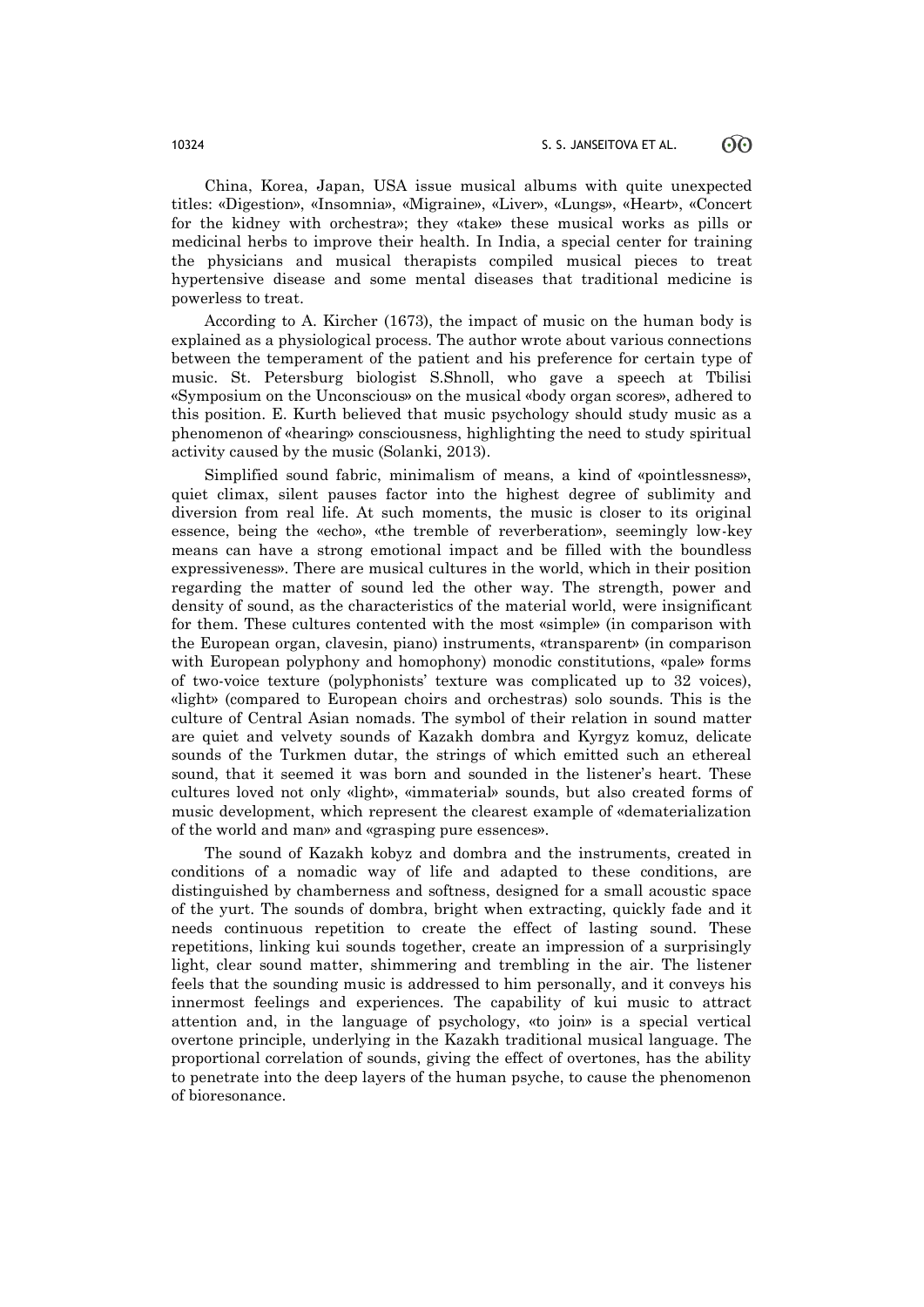The ancient Greek philosopher Hippocrates thought about the main role of the overtones in a person's life. In his work called «On diet» he writes that the development of the human embryo depends on whether it will be able to find the right proportion, «the harmony» with three intervals – quart, quint and octave (Merritt, 2016). Modern scientific researches correspond with this thought: «Waves of harmonic sound formed the structure of the universe». The heart of the embryo is formed in a similar way, when in a particular system of cells, in the course of biochemical reactions the waves of electrical signals occur in different places. They begin to interact and acquire synchronicity, creating the resonance. «This intensified, consistent, harmonic vibration forms the sinus node, the pacemaker of the heart, activating biochemical processes» (Berger, 1989). B.L.Berry (2012) believes that the external influences on our planet of harmonic vibrations from the movement of celestial bodies in the solar system should be taken into account.

# **Aim of the Study**

The aim of our study is to reveal the impact of music on human organism.

### **Research questions**

What are the psychotherapeutic effect of music?

What is the relationship of musical psychotherapy with other psychotherapeutic directions?

How the Kazakh national music affects the emotional health of a person?

# **Method**

The complex of methods used in this work correspond to the set objectives, they include: system analysis, dialectical method of cognition, conceptual, structural and functional analysis of texts that help perceive the lyrics of kuis and aitys as a holistic conceptual-symbolic system based on the need to relieve the psychological tension, the regulator of the psychic life of society. The author used a complex of interrelated and complementary methods aimed at exploring the effect of psychotherapeutic methods on the development of the processes of psycho-emotional states. We have identified several trends in using music in correctional work: psychotherapy (connected with the impact on cognitive, emotional spheres), psychological (performing cathartic, regulative, communicative functions), social (connected with the development of aesthetic, spiritual needs). These trends are implemented through certain psychocorrective, correction and developmental techniques that are used in traditional Kazakh music. Special attention was paid to the application of the technique of hypnosis by baqsy, as a reserve form of mental response, enhancing the ability to control the unconscious. The effect of this type of therapy consists in enhancing the listeners' mindset on liberation from painful addiction, strengthening the will, resolving the conflict by an awareness and intensive focus on liberation, suggestive method used by the baqsy, kuishi in some cases, in crisis situations related to actual loss (death) of a close person; in deactualization of crisis conditions, accompanied by the passions of anger and resentment. "Aitys, kui, synsu, zhoktau, koshtasu" were used as a symptomatic technique for relieving mental stress in acute sorrow, normalization of vegetative functions, increasing control of emotions and behaviour, removal of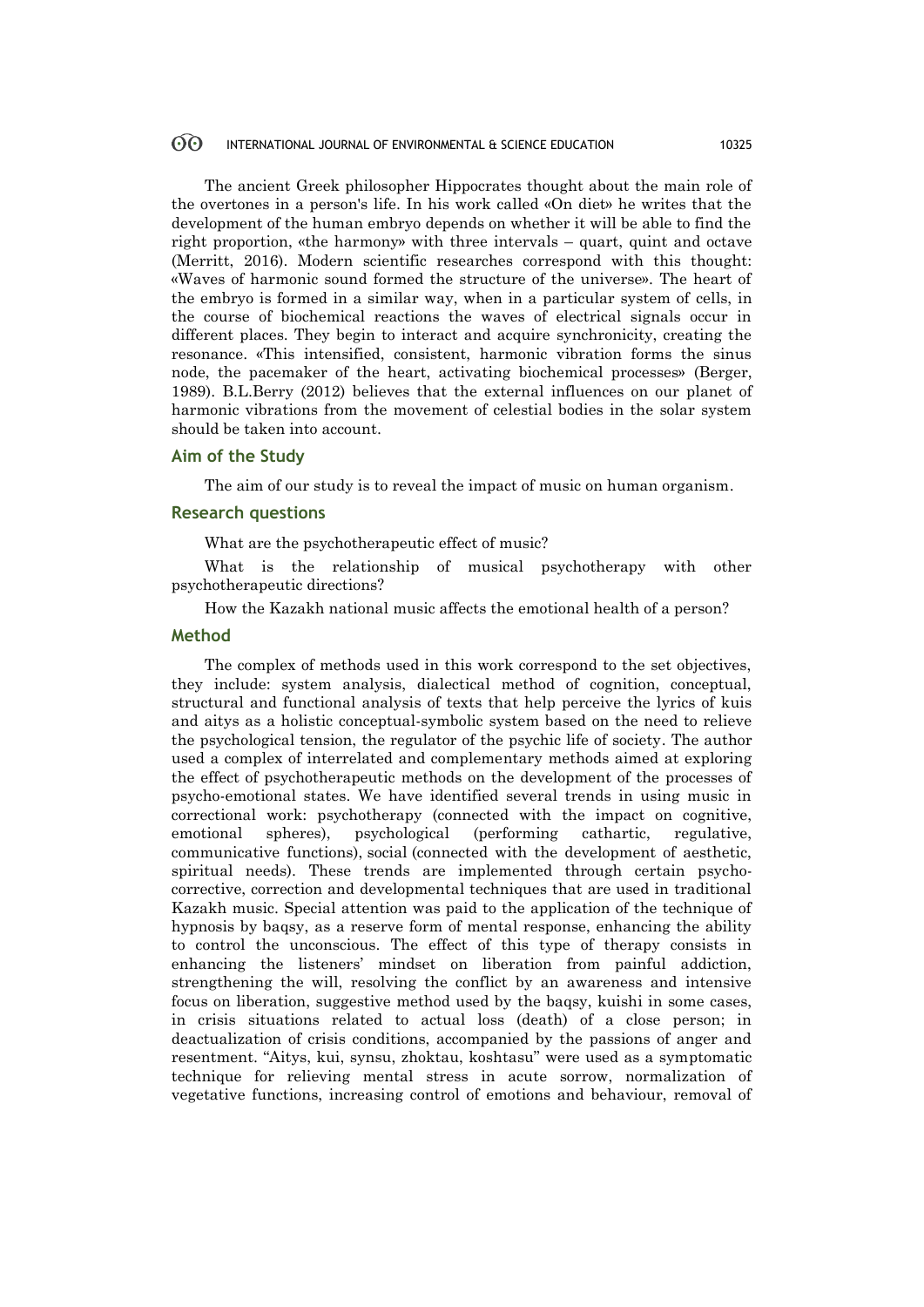blocks, optimization of internal human resources, strengthening vital social positions and formation of favorable circumstances in life.

# **Data, Analysis, and Results**

М. Hoppal (2001) wrote about the necessity of special intermediaries between human collective and spirits (deities): «The shamans' duty was to serve the spirits and protect the tribesman from troubles with their help». People had recourse to baqsy in following cases: infertility, prolonged labor; enforcing a taboo to domestic animals; a purification or consecration of the house; a conspiracy of charms; at the funeral, in military campaigns, etc. – such inclusiveness is rooted in the era of the primitive syncretism, presented in a natural and organic form in the ritual complex. As noted by A.Р. Elkаn (2012): «Mystical power can be fought against only by means of such mystical power, therefore shaman contradistinguishes superior mystical power of his quackery.

Being an attribute of Tengrism and syncretic art, shamanistic ritual combined both religious and aesthetic, artistic functions. As a religious and magical figure, who is close to Tengri and spirits, bagsy had a singing, musical, narrating, poetic, acting, choreographic gift, that were recognized as a fact, condescension of spirits upon him. Music helped to conjure up the images of spirits, delve into the world of sensations characteristic of ecstasy.

The space of music has its own specifics compared to space studied by physics. This space is of mythopoetic platform, associated with ideological and, consequently, sacred levels of consciousness. Anthropological structure of Kazakh kobyz confirms its connection with the cosmic harmony (Ayazbekova, 2011). Fantastic deep timbre of kobyz had a magical effect on the spirit power, fascinated the audience, hypnotized it. Captivating the listeners, shaman engaged them into joint meditation, exalting the soul and soothing the heart. His creative activity opened the portal of sacred connection with higher worlds, manifesting the true divine face of music.

Shamanic music is beyond the causality; it is a gift of higher powers. The effect of music is a magic. Accompanying shamanistic ritual, music played the role of interlink between worlds, performing the role of «a vehicle», baqsy's meditative journey to the world of higher beings, trans-spiritual world. Shaman was predestined to perform higher functions: to link the human consciousness with his subconscious, influencing his body and mind, to connect phenomenal and nonphenomenal worlds of the Universe, influencing the course of events in these worlds. This Kazakh legend narrates about movement in space and time with kobyz:

*«*One shaman-baqsy puts his kobyz to participate in races on a dare. During shamanic rites kobyz turns into a horse that whirls the shaman away anywhere into Upper, Middle and Lower worlds populated by good and evil spirits. Knowing the extraordinary power of the kobyz, the opponents tied it to a large tree so that it cannot race with usual earthly horses. People, who gathered at the finish line, stared into an approaching kobyz in awe that was pulling an uprooted tree tied to it with lasso in a cloud of dust».

This legend preserved a memory about shamanic technique oh hypnosis, which could affect heaps of people. The doctor of medical sciences Balmukhanov S.B. told about the analogous case of using hypnosis. In childhood, living in the village, he witnessed similar case. At traditional Kazakh dastarkhan someone dared to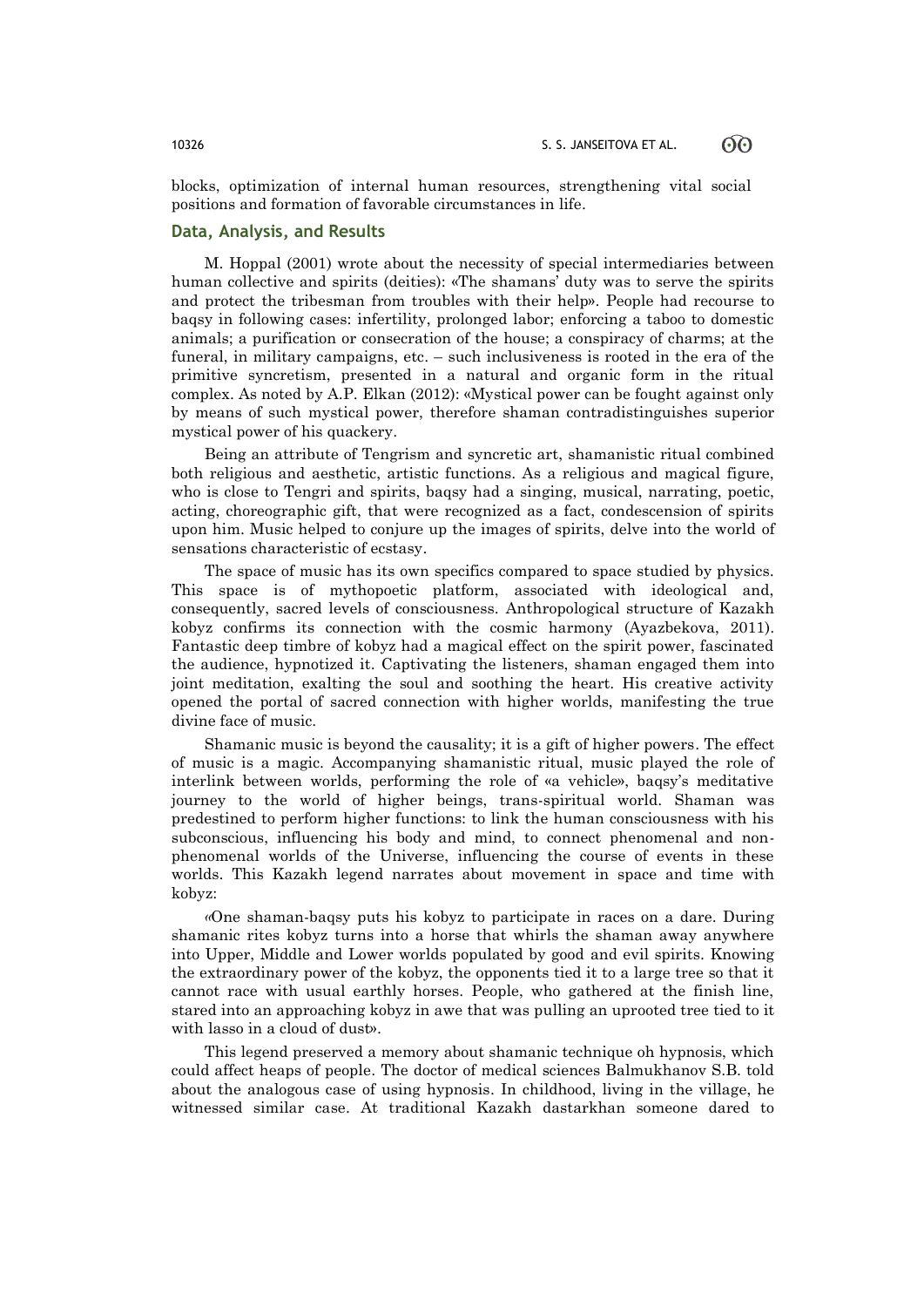address baqsy disrespectfully, who was considered to be an acknowledged baqsy and a guest of the house, who, according to unwritten law of hospitality, was to be treated with respect. Baqsy was in a rage, waved his hand, and suddenly a tray of meat on a round low table turned into the tray with the living, moving frogs. Horror-striken people fled away. According to the comments of the doctor of science, it was a case of the use of mass hypnosis.

Ritual music of baqsy helped to loosen up, to enhance interpersonal, «heart-toheart communication», at the same time it contributed to overcome various communication barriers. Beautiful, vivid and imperishable music of baqsy can express the inexpressible – immersion into the nature of your own consciousness. Emotional state, meditativeness, detachment from the real world influenced the numinous ecstatic states: trance, excitement, exhilaration, divine fear. Shamanic music provided a unique opportunity to communicate without words, purposefully influencing the subconscious mind of the individual; the baqsy could transform it in a given direction. By means of sacred kobyz sounds the listener was able to gain certain qualities or get rid of them, to achieve fundamental changes of his character, as well as the style of worldview in general.

With a phenomenal technique, wide amplitude, fantastic speed and strength, baqsy made sounds manifesting the breadth and depth of his nature, full inner freedom and powerful energy. The climax of masterful instrumentalism was numerous interludes, establishing thematic circle, emotional state, the nature of the ritual drama. Physiotherapeutic manipulations were accompanied by improvisational kobyz playing along with verdicts, ritual, theatrical movements and gestures. Baqsy transmigrated spirits of disease to animals, various objects and plants. «Like a shaman performing a ritual wraps into a single point and unwraps, recreates the universe, the kui performed by baqsy, immersing the listener into the experience of the past, returns him to starting point and recreates the space of the human psyche». Perhaps this very return to oneself heals «the lost soul», hence the psychotherapeutic effect of baqsy's instrumental music.

The mechanism of music therapy effects on living matter was identified as an acoustic and bio-resonance effect, the rhythm playing the major part in it. If to speak about special personal tone of musical statement in kui, we should also note the emphasis of internal acoustic sound micro-properties: subtle nuances of dynamics, timbre, articulation, micro-altitude. Sound fabric of shamanic *kuis* are characterized by sophistication, transparency, and, when compared with European music, a certain minimalism. However, it turns out to be that the available means of musical expressiveness are sufficient enough to create a powerful energy field of kui and implementation of the huge informational plane contents, which makes the transition to other dimensions and levels of matter possible. The myth about Korkut tells about it:

«Death lurks in wait of Korkut, but Korkut continues playing «The song of life» all day long, and as long as this music sounds, the death cannot approach him. Now, exhausted, he dozed for a moment, and death, assuming the shape of a poisonous snake «Kairak-zhylan», stung him and Korkut died. His music since that time victoriously struggles with death. Where this music sounds, death is powerless».

When there is no power left to run away from death, the sound of kobyz empowers him: Dede Korkut played the kobyz and life revived again, and Dede himself forgot about the grave and death and eternal separation. Again he lived in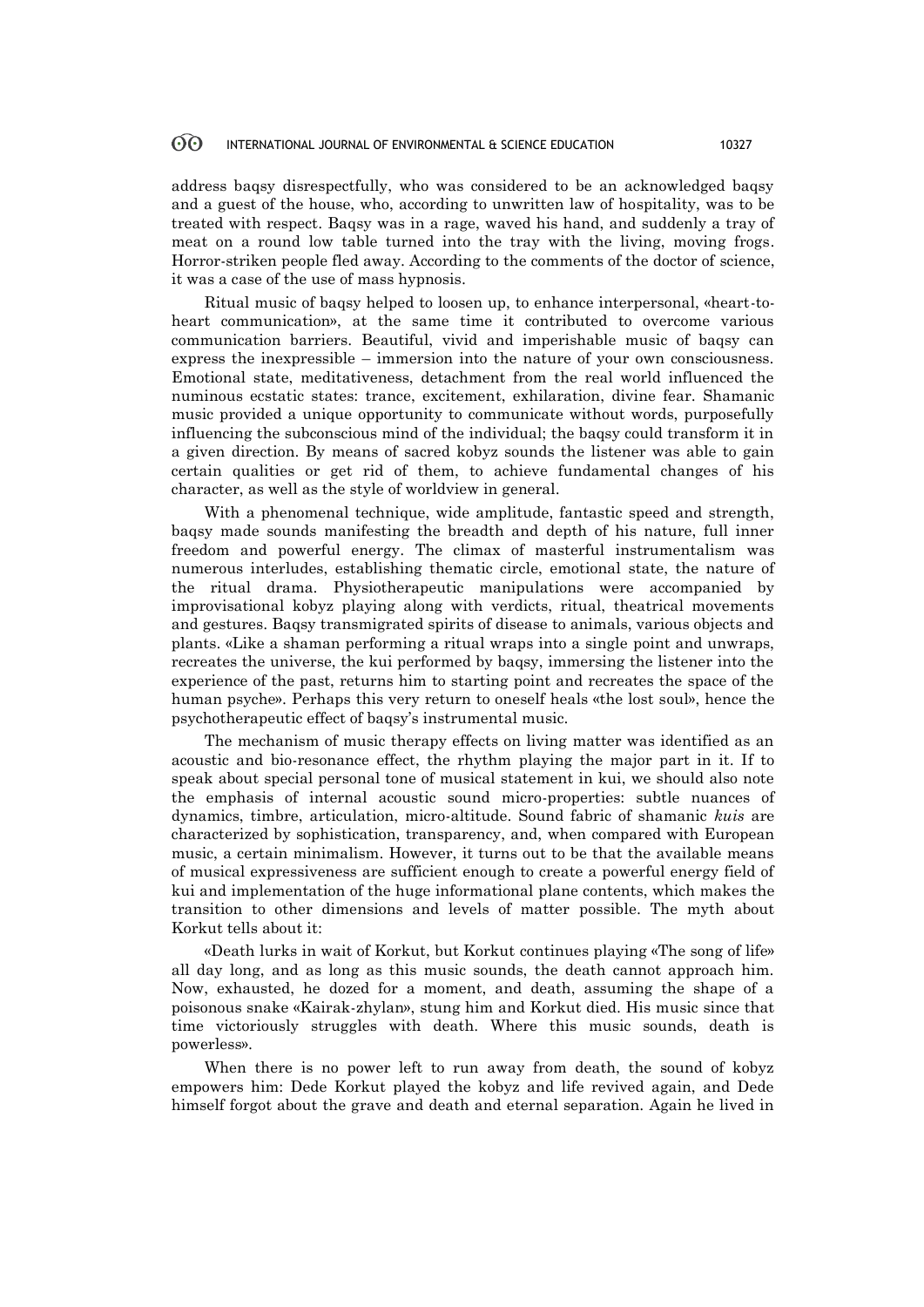a beautiful world, resurrected by the strings of kobyz, in the world of brave djigits, magnanimous warriors».

«Korkut's play attracted all earthly creatures – flying birds, running animals. Everyone who has life glimmering inside, gathered on the banks of the river and listened to kobyz. Death also came to take away Korkut's soul, but it did not dare to do so since it had no power to approach Korkut».

We have different national interpretations of the common myth about Korkut in front of us, each of them recreates different ways of creating Cosmic Harmony, but they are united by one feature – nothingness is harmonized and turned into Cosmos only by means of music. Music given to Korkut by Almighty Tengri, becomes a life creating beginning and rises in Turkic culture to the symbol of sacrality and divinity. Hence the uniqueness of nomads' representations on creation of the world – through music, as a quintessence of any harmony» (Ayazbekova, 2013).

Music covers not only what is perceived by the ear, but also inaudible vibrations. Healing by means of sound vibrations takes place due to resonance, therefore ancient instruments can heal the nervous system and the internal organs, carrying out the attunement at the molecular level, bringing the human vibrations to a higher quality amplitude of fluctuations. As a consequence, the blocks are removed, internal human resources are optimized, vital social positions are consolidated and favorable circumstances are formed. Summarizing the searches of scientists, undertaken in different historical periods in different countries, we can pay attention to the fact that empirical understanding of music psychology and acoustics as expressions of world order are logically different from each other. The search of the mystery of musical impact on the mind is connected with the image that appears in consciousness that is associated with acoustic characteristics of its constituent sound.

The theories of psychoanalysis, as well as subsequent works on neuropsychology were the basis for an investigation of the musical phenomenon in a new manner. It is no coincidence that scientists provide an analogy between spiritual power in each of us and physical and astrophysical force fields of the Earth, which wraps us around with invisible threads. This analogy has a continuation, as the Earth being the part of a space system is connected with the cosmos by invisible links. In this approach, in three-layer structure of a kui we can see the musical projection of the trinity of energy fields of internal (human), earthly and cosmic worlds. Therefore, the process of listening to kui is perceived as the moment that carries a special significance, moment, experienced as the creative embodiment of the sound analogue of the universe and touch of the eternal truths of existence; as a moment of revealing and inclusion into general model of deeply personal, subjective experiences and thoughts. The phenomenon that gives the listener the impression of unity, of merging with the cosmos when kui is performed in traditional manner. And, very importantly, that cosmos is not distant and cold, but full of compassion and empathy, when the personal spiritual experience becomes the property of the world and the universe itself embraces the listener with soft and warm sound vibrations. All this makes the listeners' heart skip a beat and makes the Kazakh kui the greatest achievement of the human spirit.

Musical allegory as a form of communication is quite widespread. As a form of musical thinking, it expressed mediated connections between the real world and the content that baqsy and akyns strive to express. Musical allegories are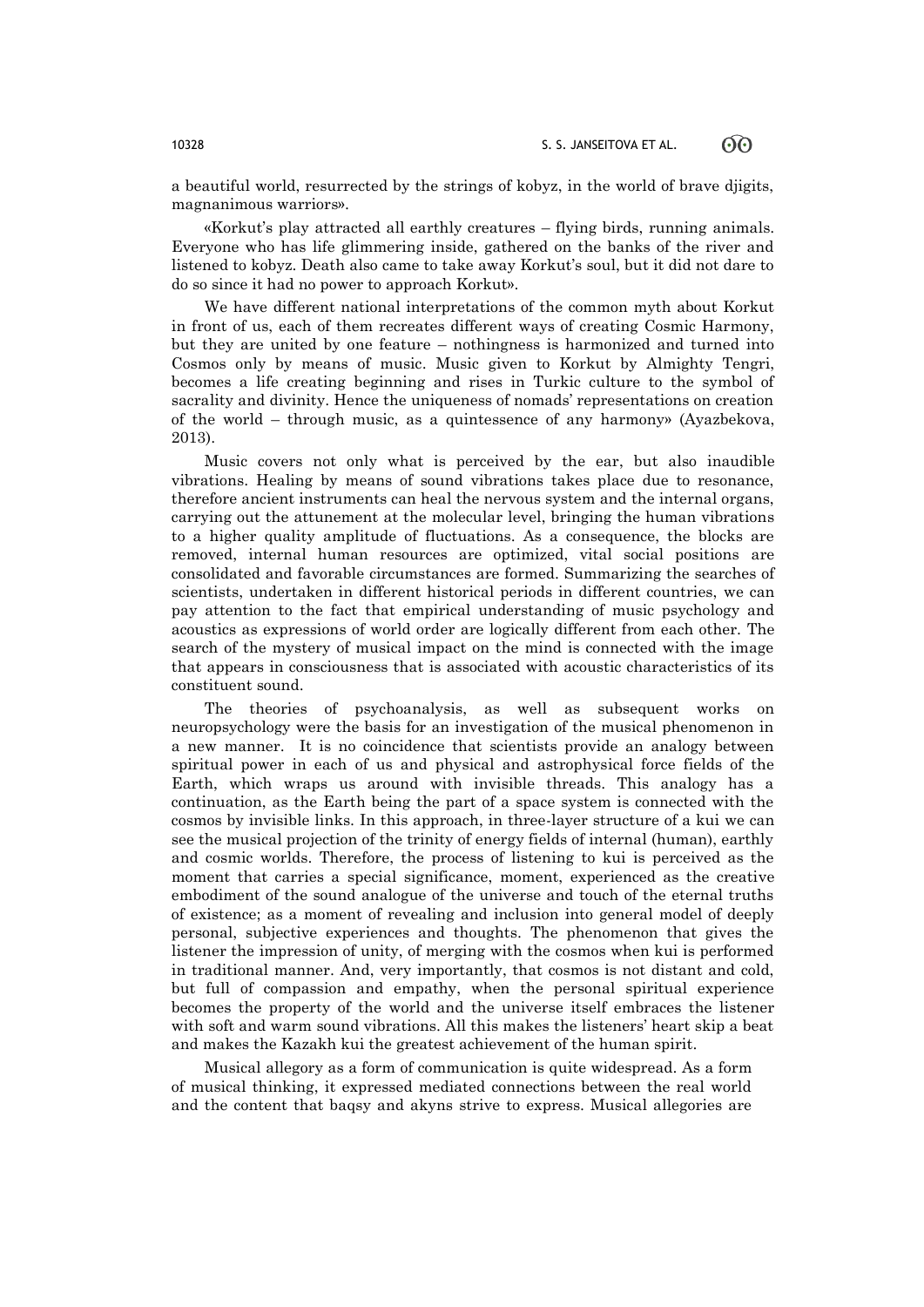particularly manifested in the messages on death or expressions of sympathy: in the legend called «Aksak-kulan» the khan is informed about the death of his son by means of a kui, expressing the sorrow, grief, condolence. Expression of sympathy sounds in the legend-kui «Erden»: «Ikhlas who was going with a request to the head of the district, Erden, is informed on his way about his son's death. Entering Erden's house, he starts playing the kui of sympathy». In Kazakh tradition, when informing about death or expressing the sympathy, people give preference not to a verbal, but a musical language. This is connected with ontological basis of the world picture, when the confluence with the otherness is realized through music. The expression of sympathy can help harmonize the order of human existence, to bring the grief-stricken man through internal broken world to the plot of philosophical understanding of life and death. This shows the subtlety and delicacy of compassion, when in the most significant moments of human communication a unity of the universe scale is reached through musical allegory. Now it is not an individual person who expresses his condolences, but the whole world shares the burden of the grief.

Music removes all restrictions: social, age, etiquette; it is always «inscribed» in the situation, and thus, its significance in terms of harmonizing the human existence is undeniable. The kui «Тансаншы, ойбай, тансаншы» («Don't confess»):

«The judge, who understood the innocence of a poor dzhigit, took the dombra and played the kui «Don't confess». The dzhigit understood the kui and it helped to justify him in front of the other three judges».

As we see, traditional Kazakh music is a perfect example of this psychological protection. Ritual laments of the bride that are called «synsu» and mourning over dead «zhoktau», and generally, the whole sequence of the ritual *«*scenario*»*, in fact, performed a vital role in the life of society: they served as a powerful and centuries-tested means of individual's psychological adaptation and protection from neuro-psychological breakdowns and for preventing frustration (critical emotional state). «The representative of a well-developed ethnicity in this sense can unconsciously reproduce a whole complex of ritualized reactions, emotions and actions, which enables him to outlive the grief with least psychological losses» (Aytuarova, 2013).

The tradition of mournings and lamentations for the dead was important from a therapeutic point of view – telling out, «singing out*»* the grief to release negative emotions and relieve inner stress and tension. *The lament*, denoted by the lexeme "*қоңыр"* is a tragic reflection of the thinking personality, a cry, associated with philosophical comprehension of life, its impermanence. The first function of the *lamentation* is a therapeutic function, that allows to adequately undergo the rite of parting. The emotional content of the cry was regulated as well. Too feverish expression of the mourners, if extended beyond the accepted norms, was condemned. The second function of the *lament* is a social function that brings the grief to public level, sharing it with everyone, which, manifested musically, helped people cope with personal grief, to come round.

If the laments like "*зар, зарлау"* are characterized by openness, the lament of "*қоңыр"*, even the most expressive, is marked by the restrained, slow performance, which does not pour out the full force of the emotions' stream, but it makes it even more intense. "*Қоңыр күй"* is a healing melody; it's the music of the mystery of life, conveyed by vibrations of overtone shades. "*Қоңыр күй"*,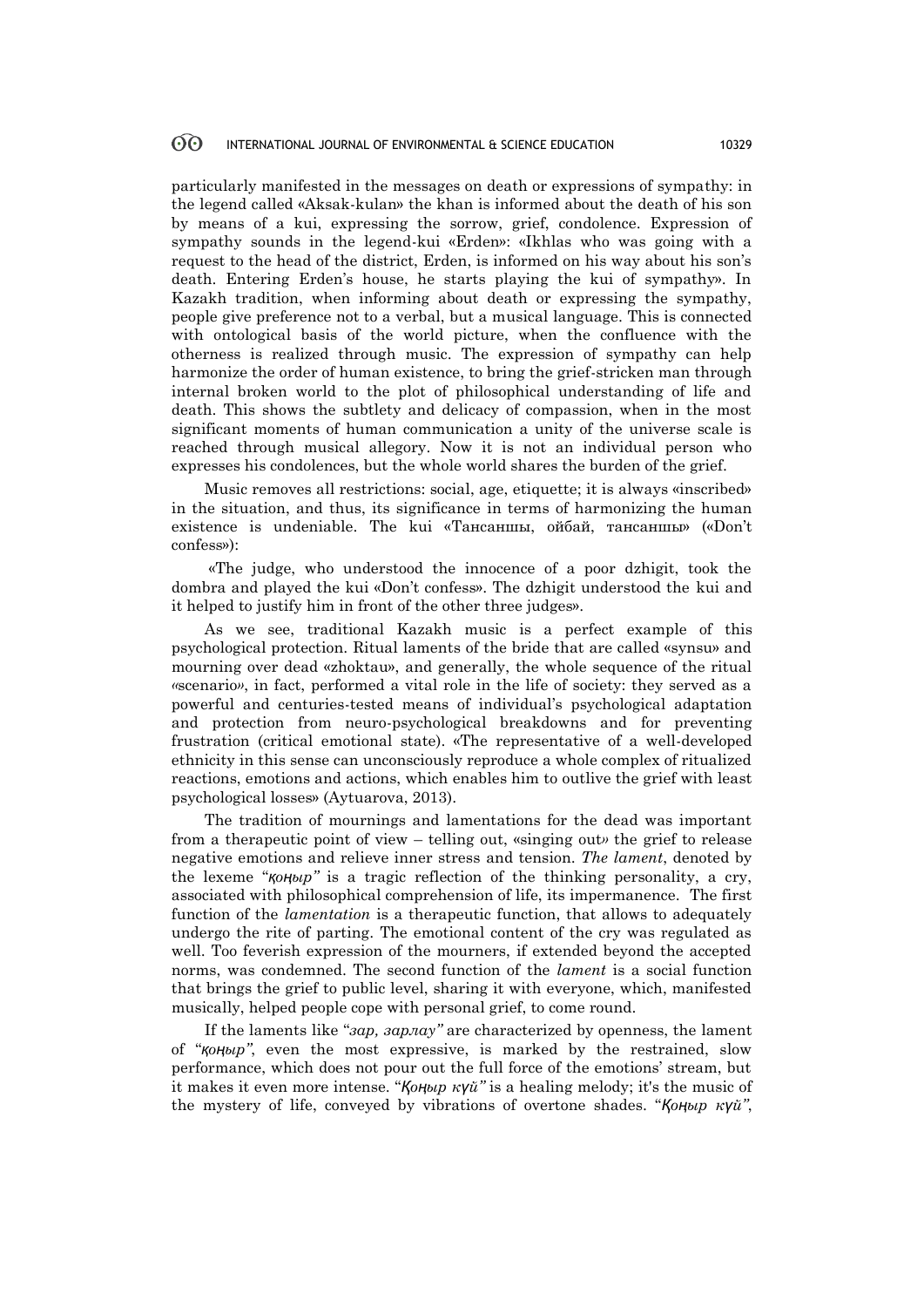reflecting the elusive mystery of existence is the result of a long search and careful selection of sound means embodying the Tengrian mindset of a musician. In "*қоңыр күй"* we feel the elusive line between the visible, mysterious, parallel worlds, immersing into immensity and eternity of existence; we feel the magic of «evanescent beauty of sound». In the context of mythological beliefs we consider "*қоңыр күй, қоңыр дауыс, қоңырлау"* as an original source, containing our ancestors' deep, ancient knowledge on traditional worldview and their psychotherapeutic features.

The word 'psychotherapy' comes from Greek, meaning 'care for the soul, i.е. the care for the mental balance of the person, his mood, feelings and emotions. It is a related area of psychology and medicine, when a person is rendered help by influencing his his psyche: «The essence of the psychotherapeutic activity is to provide verbal and nonverbal effects on emotions, judgment, self-consciousness of a man» (Belukhin, 1992).

Apart from aesthetic, educational, and cognitive functions, kui and generally, instrumental music performed the role of non-verbal intermediary, conveying the information in cases when it was necessary to avoid the conflict or negative consequences for the individual. Music expresses a definite content; an example is a kui-legend «Aksak kulan», when the dombra in baqsy's hands saved not only his own life, but the life of many others, who feared to report the sad news to khan.

At the beginning of the kui baqsy artfully depicts the gallop of a horse. The khan is worried thinking that his favorite son is almost here approaching the house. A smile spreads across his face. But at this time baqsy proceeds to the sinister part, which is demonstrated by kobyz mourns. Khan dropped his head on his chest, feeling bad. Hope gives way to a heavy feeling. Baqsy depicts the joy of the khan's son at the sight of the herd of koulans, then the whistle of arrows, piercing the air, the clatter of galloping koulans – this takes khan from one thought to the other. To his misfortune, he understands the language of music very well. Now the baqsy reaches the climax of the kui – kobyz now makes a sound similar to a cry of despair, the dying breath of a person. Khan jumped up, bit his lips, clenched his fists, his eyes became bloodshot. Meanwhile baqsy returned to the primary theme of the fate, which sounds sadly and ends with barely audible notes, depicting the grievance of the soul leaving the world in khan's mind's eye. Khan covers his face, wet with tears, with his hands. However, quickly mastering himself, he wished to fulfill his word at any price: «You, kobyz, are guilty for informing me of the death of my favorite son, you will be punished! » So the music saves people from the danger of death …».

The history of the origin of Sokyr Eszhan and the maiden Akbikesh's kui is very interesting. The dombra player who is in love with Akbikesh runs away from captivity and … gets to her wedding. Realizing that everything is lost he improvises a kui «Кош, аман бол, Акбикеш» («Farewell and be happy, Akbikesh»). The maiden plays her kui. Before a vast assembly, keeping up with the wedding etiquette, the pair was able to publicly confess in their feelings and say goodbye for good.

And all this is due to the non-verbal mediation of music. By "musical language" we mean the set of artistic techniques and tools that make up the unique specifics of the music. The daughters getting married could take the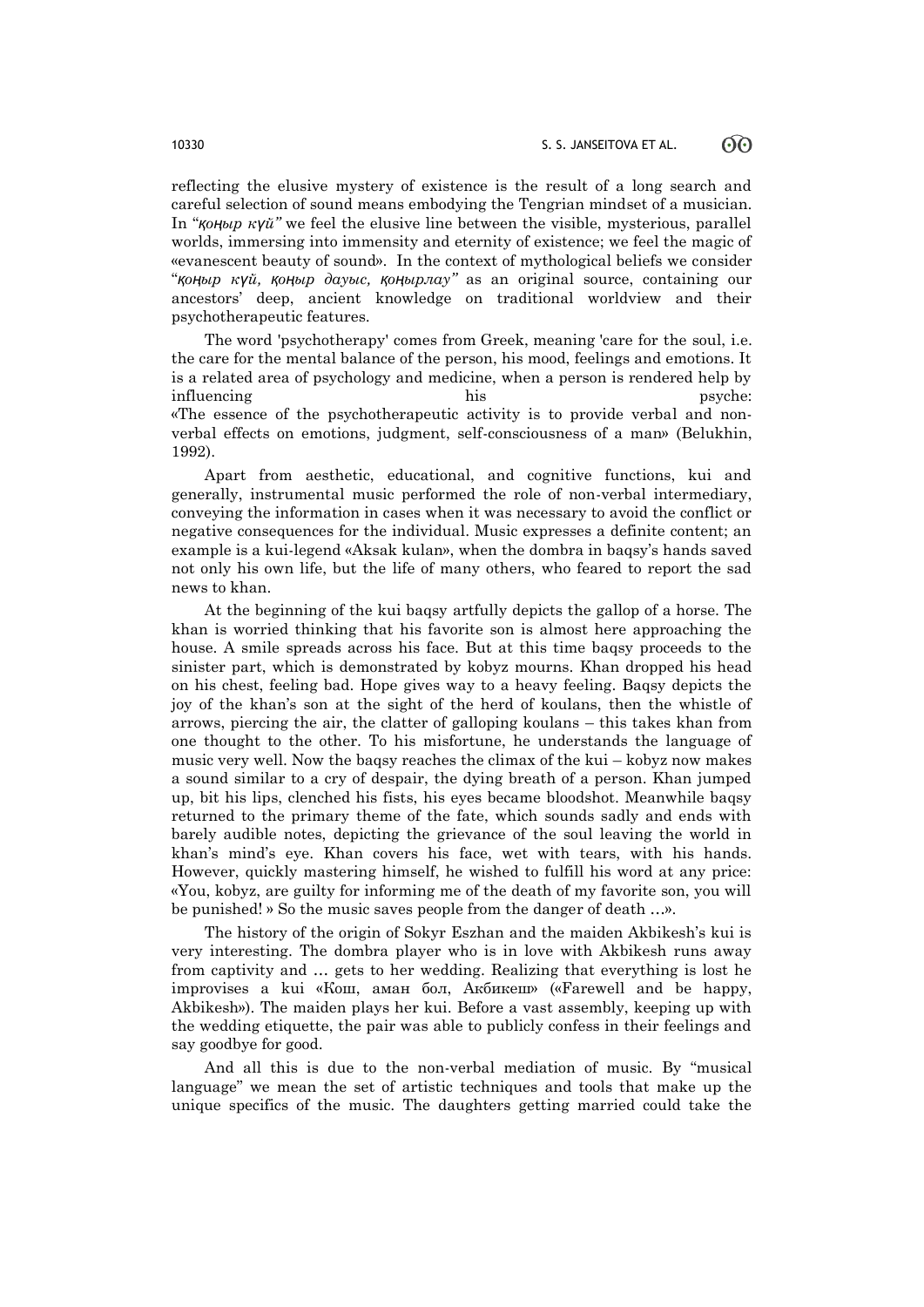liberty to make «ritual reproach» to her father in farewell songs of the genre of «synsu», but in real life, outside the ritual, it was impossible. Ritual song in this case is a way of relieving psychological stress, the ability to say aloud the things that were prohibited to say in traditional etiquette.

Kui is an instrumental piece, short in time, but with a very deep content and refined form, with a complex rhythm and developed melodics, reflecting genre characteristics, the logic of musical thinking. The sound fabric of the kui is marked by sophistication, transparency and a certain minimalism; seemingly low-key techniques and means of expression create a powerful energy field capable of exerting a powerful emotional impact and be filled with the boundless expressiveness. Informational completeness of kui strikes with its capacity; we can discover spatial and energetical conveyance of consciousness reflections and functionality of the universal energies of nature in kui. Three-level structure of kui reflects the musical projection of the trinity of energy fields: internal, earthly and cosmic worlds. Not coincidentally, the Kazakhs called kui "*Тәңiрдiң күбiрi"*  (the whisper of Tengri) and worshipped the musicians who were able to hear the Almighty.

The word kui is common for Turkic nations, it's ancient meaning is the most important category of world view – '*the state*' (Ayazbekova, 2013). Kazakhs have an expression "*домбыраны күйлеп ал"* (bring the dombra to life). We think that the lexeme "kui" meant 'mental state of a person', 'emotional relationship of a man with reality in a particular situation', 'condition of life in general and in creative processes'.

The category of kui *–* state unites the human world and the world of the universe. The worldview of an individual reveals the state of the universe. That is why in the traditional culture the emotional state, mood of every individual is deeply important, for his well-being (mental health) ensures the well-being of the unity, integrity of the world where the man constitutes its integral part. Kui is a child of impartible worlds: of art and life. In the frames of the ritual, music enters the flow of real psychological interaction of people and becomes the main «character» of communication. Being an important part of life, kui directly influences it, harmonizing the existence and healing physical and mental ailments.

Subtle psychology of ethnic music and musical-poetic genres comes from harmonious, deeply humanistic nature of the Kazakh traditional culture where morality, respect for the older and younger, for parents, teacher, peers, respect for each other was one of the main goals of education. The word "kui" itself is associated with the word "көңіл күйі" (mood).

Kui has an amazing ability of psychological connection to the listener's internal state, not intruding his "personal space" – this was done wordlessly, only through the language of "pure music". Kui in Kazakh culture is not only a means of psychological regulation of interpersonal relationships through avoidance of conflict and secret transfer of information, but was a means of conveying empathic sympathy and consolation. The ability to find the core, the secret emotional chord that allows entering into the inner world of the listener and comforting him is the pathos of Kazakh music and the proof of its therapeutic qualities.

One of the means of relieving psychological tension is *aitys* (vocal contest), that does it explicitly (through verbal communication) and *tartys* (instrumental),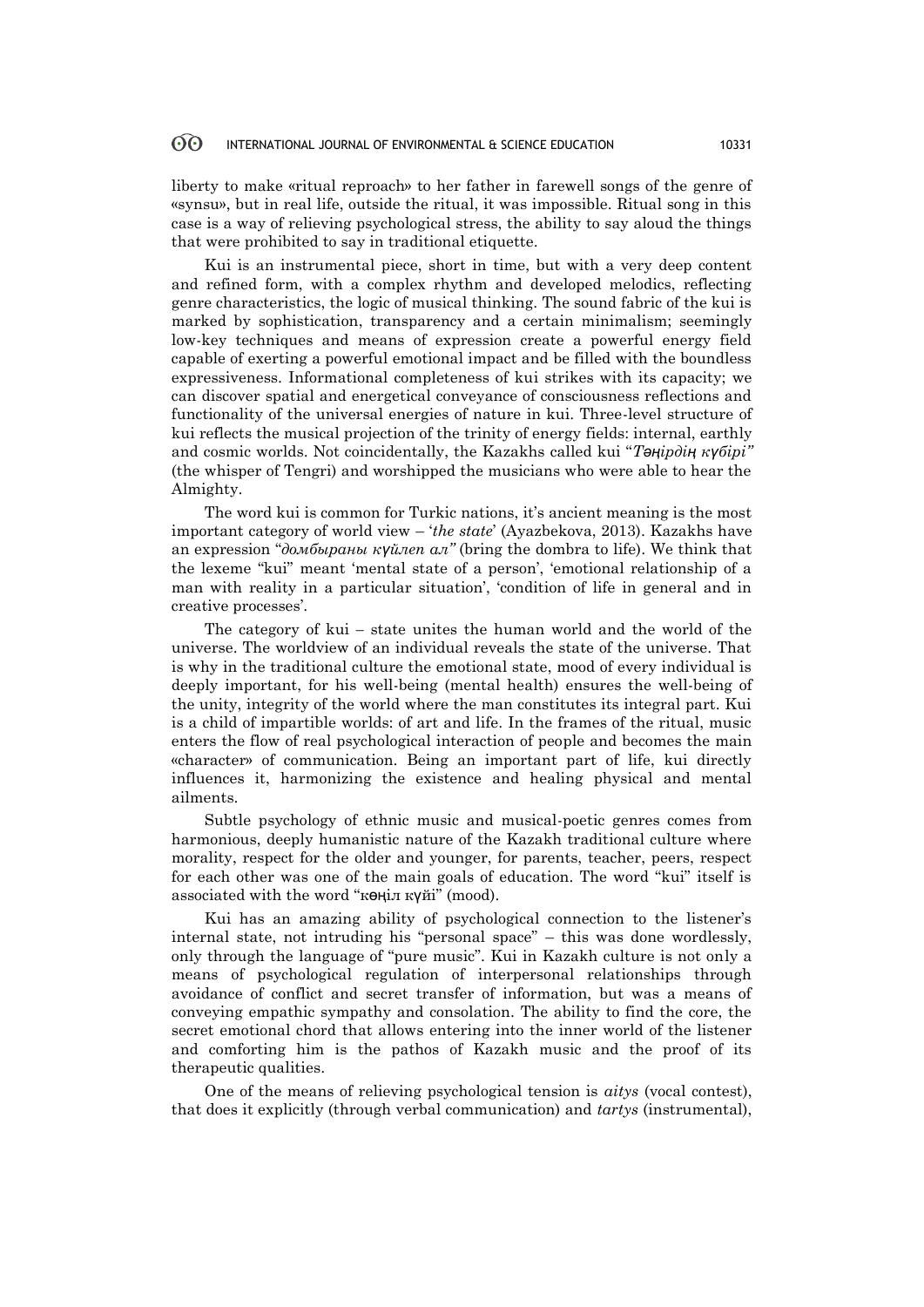that is similar to aitys in its functions, that does it in implicit form, through the language of instrumental music, the purest embodiment. They have some patterns of psychoanalysis. Aitys acts as a means of announcing «secret» thoughts publicly (it relieves social tension in society). This takes place in the crowd when the folk performs the role of the judge and «psychoanalyst».

# **Discussion and Conclusion**

Up to the middle of ХХ century baqsy and akyns used the play of various musical instruments while healing the animals. Legends of music therapy reflect the nomad' views on possibilities of instrumental music, as well as its real practice. The legend «Milking the camel» tells:

«In old times one man had a camel. She gave birth to a colt, but in a few days the colt died. With the grief and sorrow for the dead baby the camel's milk went off, which menaced by starvation death for the whole family».

Coming out of the house, the owner saw the camel, whose eyes were full of tears. «Your camel could be saved only by the music. Only a very strong musician and a good dombra player can make her give milk. You must gather the best performers for that and offer a great reward for the one who helps your camel».

Lots of dombra players came to try their skills. But the camel still did not give milk. Only an old dombrist managed to do that:

«Aksakal's dombra affectionally started calling the camel "kaus, kaus", and then cried with a voice of a colt. Blood started boiling in all 62 veins of the camel, and its udder was filled with milk».

The legend «Боз iнген» (White camel) is about a colt whose mother died and it could die from hunger, because other camels do not feed other camels' colts. The hosts invite the musician shaman, who could move the camel to pity with his play and she accepted that colt».

As the conductor of a life-creating energy, dombra uncovers the whole 62 veins (blood vessels, veins, energy channels) of a man. It's possible to revive a dying man by revealing his 62 veins:

«In ancient times a khan lost his son in a battle. Nobody could comfort him and dispel his grief. Turning away from people, not taking food, he lay on his bed dying of grief. Suddenly he heard the sounds. Someone was playing, sitting on the threshold of the yurt. The sounds of the kui affected the soul, bringing relief and uncovering the khan's vessels, restoring his vitality. After listening to all 62 kuis, khan turned around and saw a boy and said to him: «I was expecting to see lifewise old man, who experienced all the sorrows of life. How did you manage to play that and what did you play? » The boy replied: «Your grief is longing for one son; my music has absorbed the grief of the entire nation. I played kui «Қосбасар».

The musicological literature describes the projection of the channels and chakras in the structure of dombra kuis (Aytuarova, 2013). The connection between musical instrument and a man is much deeper; it consists in ensuring a connection of a person, his energy centers with astral and mental worlds. Dombra engages subtle resonators, its vibrations reveal channels of the centers gradually one after the other.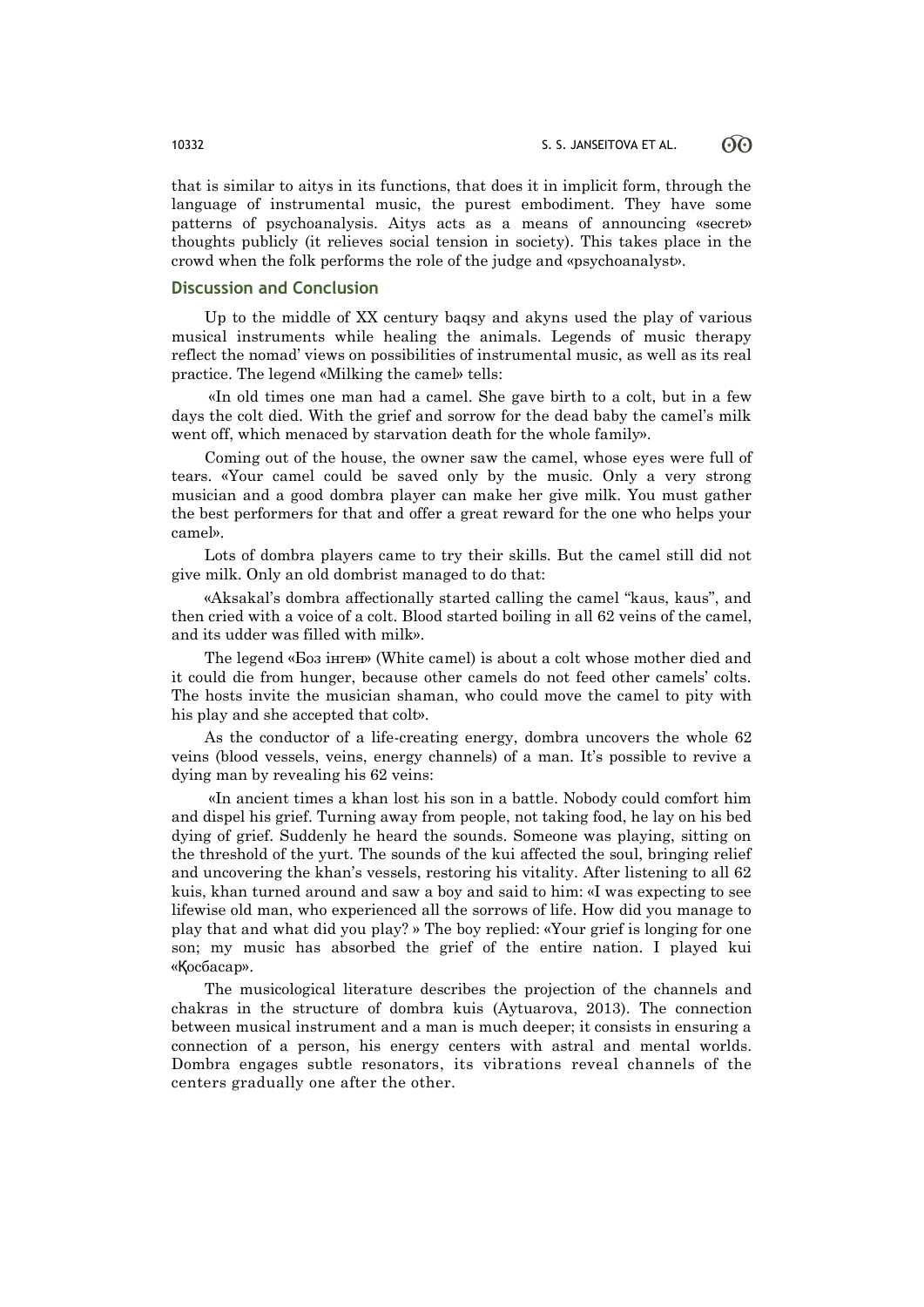Kazakh music is full of «semantically meaningful musical formulae images, which typify the strongest emotional experiences. Conveying typical semantic meanings they (formulae) abstract to some extent a person from his personal emotions and thereby bring him to a universal, deeper meaning of life. An important place that was occupied by ethnic musical genres in a traditional society is a testament of not only their special psychological purpose, but primarily a proof of great spirituality and high level of development of a society, where psychological well-being of all members of society was the most important thing.

Relieving the process of emotional response, the music, apart from healing purpose, served the purpose of intellectual relaxation of the person. During the shamanistic ritual, the images, pictures and associations arouse in listeners' minds that evoke the memories, encourage deliberation, directing psychic energy to the world of thought, fantasies and feelings. Musical relaxation was not just emotional but also of intellectual nature. Akyn and baqsy's ritual shamanistic music served the aesthetic needs, gave a sense of peace, helped to cope with pain and raised a person above the level of everyday life to the higher spheres. Specially chosen music had a powerful energetic effect on the listeners' organism, normalized the breathing rhythm and relieved the tension.

Psychotherapeutic ability of music is still being studied, psychologist are trying to determine the universal tunes that will have an impact on emotional health. Today, music is used as a factor of cohesion, the psychotherapy sessions use it for the emotional cohesion of people, creating a cohesion effect.

Kazakhs' Shamanic music had a hypnotic effect on the person (Aytuarova, 2011). This is because music was a part of spiritual ritual, where people could communicate with the Gods combining singing, dancing and the use of fire.

As we see, Kazakh traditional music is multifunctional and performed a variety of psychotherapeutic, psycho-diagnostic, correctional, rehabilitative, preventive, spiritual, communicative, intelligent functions; the main influence was rendered on the higher levels of human psyche, where the causes of all the problems and diseases were rooted, matching the peculiarities of the current state of music therapy. Music in the traditional culture reflected: the ethnic psychology of the Kazakh people – philosophical contemplation and at the same time unstoppable offensive power rhythm of the nomads; the respect and attention to emotional state of close ones and others; it served as means of psychological regulation and psychological protection in society through nonverbal form of avoiding the danger – the use of wordless musical information of the kui; ritualization (typification) of borderline emotional states; relief of psychological and social tension through musical and poetic competitions – aitys; it healed physical and spiritual wounds due to the very subtle psychological nature of instrumental music, which organically combines the present and the eternal, transient and immutable.

# **Implications and Recommendations**

Kui, indeed, is a «state», a state of an individual, carefully and delicately considered from the viewpoint of the cosmic heights. Perceiving and understanding kui as a lifeful creativity determined the universal spiritual organism, which predetermined the abundant life, where the spiritual, the beautiful was not a separate, individual part, but the very content of life itself.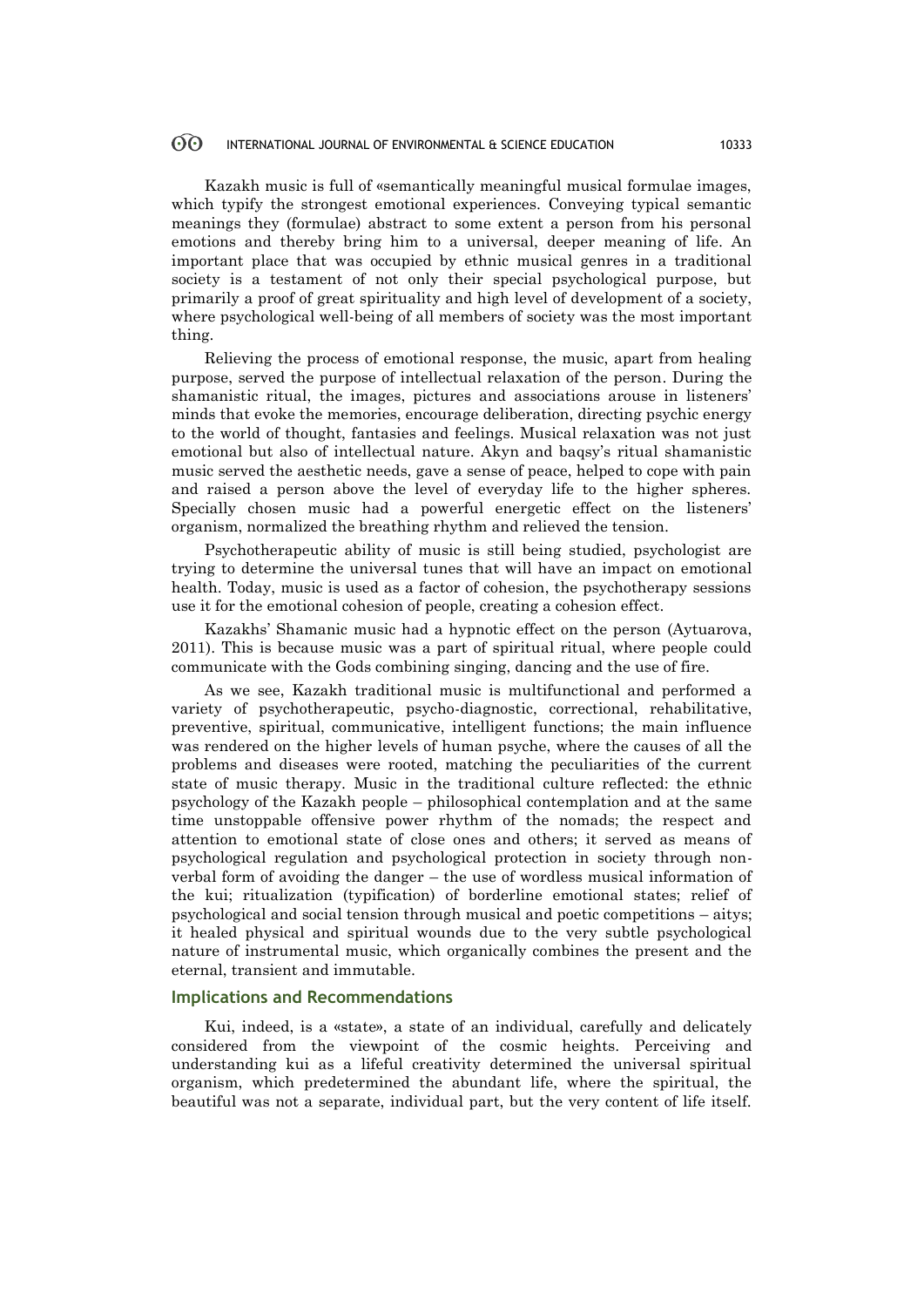Therefore, the epistemology of the Kazakh culture comes not so much from the ideas about the aesthetic status of kui, where the society expects an aesthetic pleasure from it, but in the first place, kui helps society achieve sustainability, awareness and confidence in a diverse and multi-faceted relation with the outside world.

Kui requires high concentration of attention along with the skills, «disabling the oppressive dictates of mind, getting free to surrender to an influx of feelings and emotions, the music of kui – the generation of the environment, which thinks holistically, sublimely and symbolically. Kui is a repository of deep layers of culture, indispensable foundation of psychological and emotional, spiritual experience, an expression of artistic and aesthetic forms of manifested «ethnic self», a codification of the national spirit, the basis of musical masterpieces, the heritage of world music.

The results of this article may be a theoretical source for the following studies in musicology and psychotherapy.

### **Disclosure statement**

No potential conflict of interest was reported by the authors.

### **Notes on contributors**

**Zere S. Shakerimova** holds a PhD and now is Professor at Kurmangazy Kazakh National Conservatory, Almaty, [Kazakhstan.](https://en.wikipedia.org/wiki/Kazakhstan)

**Aizada S. Nussupova** holds a PhD now is Associate professor at Kurmangazy Kazakh National Conservatory, Almaty, Kazakhstan.

**Maryam N. Burambaeva** now is Senior teacher at Kazakh State Women's pedagogical Univercity, Almaty, [Kazakhstan.](https://en.wikipedia.org/wiki/Kazakhstan)

**Zhanat R. Yermanov** now is Head of Department A at Karaganda State Technical University, Almaty, [Kazakhstan.](https://en.wikipedia.org/wiki/Kazakhstan)

**Akmaral E. Emreyeva** holds Master of Science in Contemporary Art and now is a teacher at Kurmangazy Kazakh National Conservatory, Almaty Kazakhstan

**Sveta S. Janseitova** holds a PhD and now is Professor at Kurmangazy Kazakh National Conservatory, Almaty, [Kazakhstan.](https://en.wikipedia.org/wiki/Kazakhstan)

### **References**

Al-Farabi, (1993). The big book of music. Treatises about music and poetry. Almaty: Qylym,

Aristotle. (1976). Metaphysics. Collection of works.

Ayazbekova, S. Sh. (2011). Ethnic world picture: Korkut ata and philosophy of Kazakh music. Astana: AST polygraph.

Aytuarova, A. T. (2013). On the ethno-psychological parameters of studying Kazakh music. Almaty.

Belukhin, D.А. (1992). Psychotherapeutic focus of activity. Moscow: Psychological-and-Social Institute

Berger, L. H. (1989). The sound and music in the context of modern science and ancient cosmic beliefs. Tbilisi: Publishing house of Tbilisi University.

Berry, B. L. (2012). Helio-geophysical and other processes, their oscillation periods and forecasts. Geophysical processes and biosphere, 9(4), 21-66.

Elkаn, А.Р. (2012). Totemism in N.W. Australia. Oceania.

Grof, S. (2013). Beyond the brain. New York: Stuny Press.

Hills, P. & Argyle, M. (2001). The Oxford Happiness Project. School of Psychology. Oxford Brookes University.